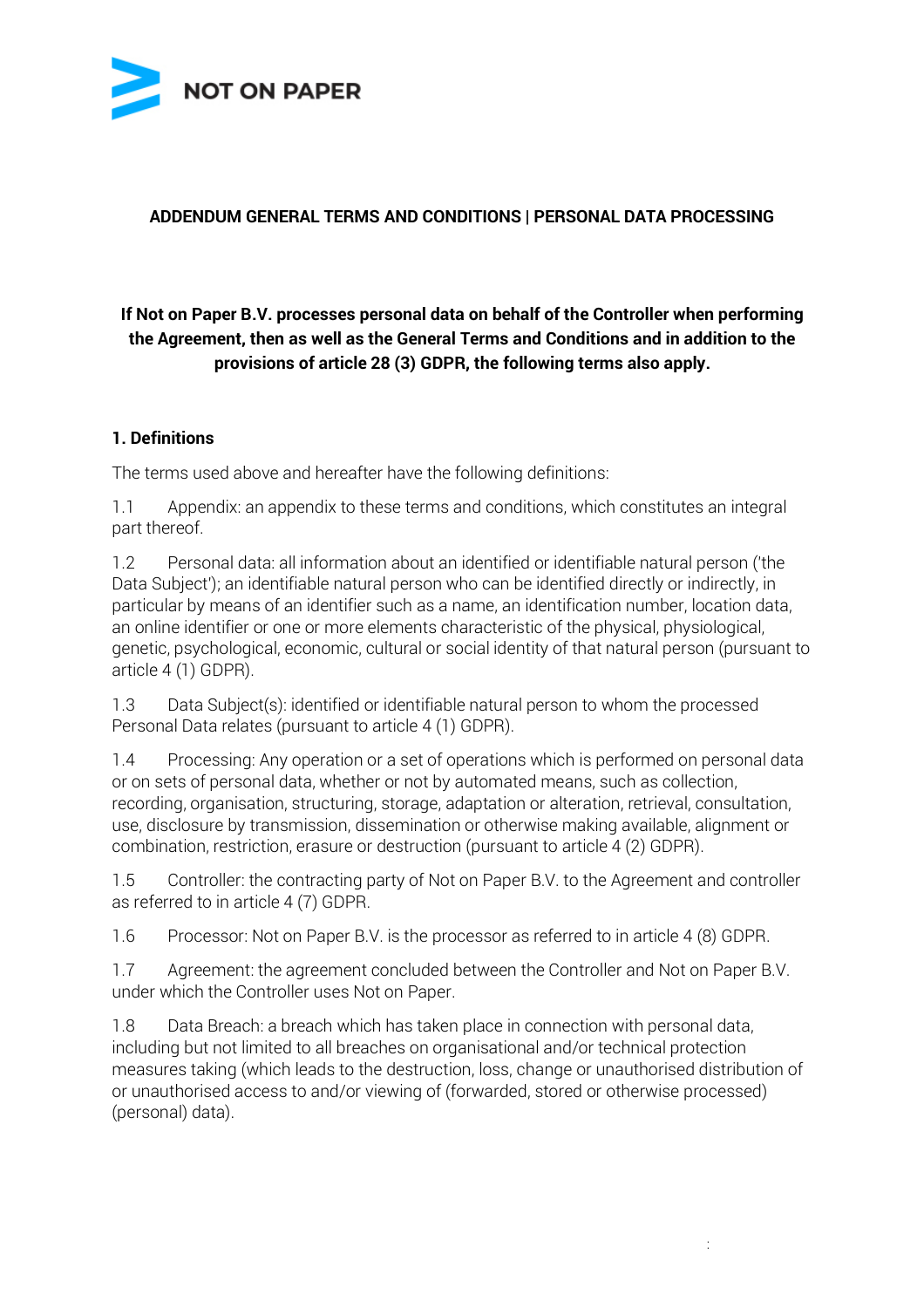

1.9 Supervisory Authority: an independent governmental body responsible for supervising compliance with Personal Data processing laws. In the Netherlands, this is the Dutch Data Protection Authority (Autoriteit Persoonsgegevens).

1.10 Laws and regulations: in all cases this includes, but is not limited to, the General Data Protection Regulation (GDPR).

1.11 Third Party/Parties: a natural or legal person, governmental body, and service or a different body, which is neither the Data Subject nor the Controller nor the Processor nor the persons empowered to process Personal Data under the direct authority of the Data Controller or the Processor.

1.12 Sub-Process: a different processor requested to perform specific processing activities by the Processor.

1.13 General Terms and Conditions: the Not On Paper Terms and Conditions.

1.14 Principal User: the principal user designated by the Controller who is, inter alia, entitled to award rights to users of Not on Paper designated by the Controller.

# **2. Applicability**

2.1 The provisions of these terms and conditions, which are by their nature or purport intended to remain in force after the Agreement has ended, are and remain in force even once the Agreement has been terminated, to the extent required with the agreement of the Controller.

2.2 If any provision of these terms and conditions proves to be invalid or unenforceable, the invalidity or unenforceability shall not impact the validity or enforceability of the other provisions of these terms and conditions, the Agreement and/or the General Terms and Conditions.

2.3 In the case of conflicts between the provisions in these terms and conditions and the Agreement and/or the General Terms and Conditions, the provisions in these terms and conditions prevail.

### **3. Processing of Personal Data**

3.1 The Processor processes the Personal Data exclusively on behalf of the Controller and exclusively in the context of carrying out the Agreement and the purposes which are reasonably associated therewith or which are determined by additional agreement. In view of the nature of Not on paper, as part of the Agreement the Processor shall process all Persona Data of all Data Subject categories which are stored through use of Not on paper or which are otherwise submitted to the Processor to be processed through Not on Paper.

3.2 The Processor shall follow written instructions from the Controller regarding the Processing and shall not otherwise process the Personal Data unless the Controller has given the Processor permission or instructions to do so in advance.

3.3 The Controller guarantees it will comply with all applicable legislation and regulations regarding the Processing of Personal Data including the written instructions given to the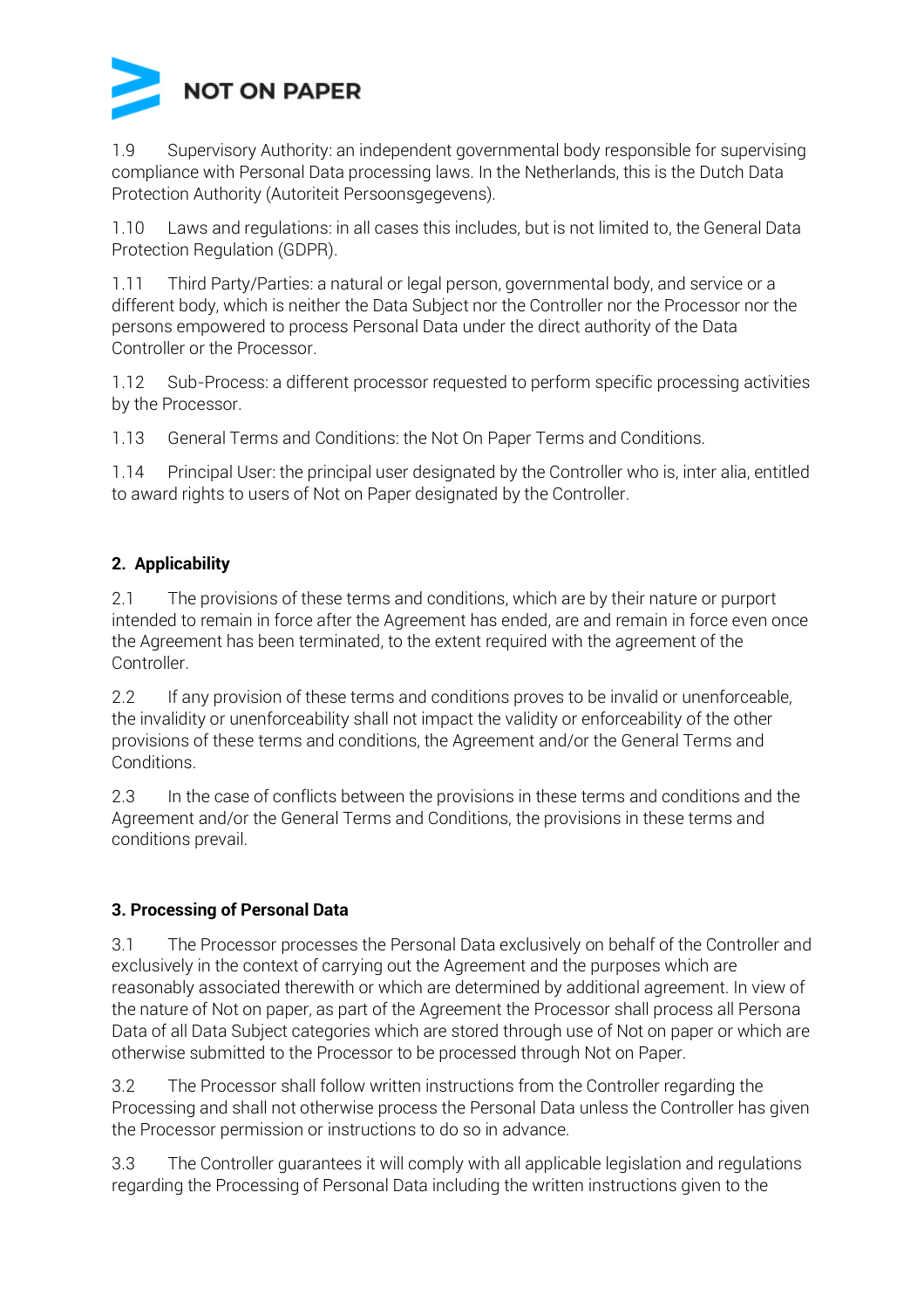

Processor, and in doing so shall comply with the requirements of and conditions for Processing Personal Data.

3.4 The Controller is responsible for ensuring that the Data Subjects are able to exercise their rights in accordance with applicable legislation and regulations.

3.5 Insofar as possible, the Processor shall collaborate with the Controller to comply with obligations under applicable legislation, within the statutory deadlines if applicable, including Data Subject rights such as but not limited to a request to consult, correct, supplement, delete or protect Personal Data and to carry out an honoured registered objection, as well as with the obligations incumbent upon the Controller as referred to in articles 32 - 36 GDPR. The Processor reserves the rights to charge the Controller for the costs associated with these efforts.

3.6 The Controller hereby grants the Processor its consent to engage a Sub-Processor when processing the Personal Data. The Processor shall inform the Controller of the Sub-Processors engaged.

3.7 If the Controller cannot agree with a proposed change to or addition of a specific Sub-Processor on reasonable grounds, the Controller is permitted to object. The Processor is permitted to offer an alternative within a period of 4 weeks. If the Processor does not offer an alternative, the Controller is permitted to terminate the Agreement without the Processor being bound to compensate the Controller as a consequence of terminating the Agreement.

3.8 When the Processor engages a Sub-Processor, the Processor shall ensure that in all cases the Sub-Processor is obliged to take suitable technical and organisational measures regarding the Processing of Personal Data and undertakes to maintain confidentiality.

3.9 The Processor shall not provide Personal Data to others except from Sub-Processors and the Controller save for at the written request of the Controller, or with the Controller's written agreement, or when doing so is necessary to comply with the Agreement and/or a legal obligation.

### **4. Personal Data Protection**

4.1 The Parties are bound to ensure that Person Data is sufficiently protected and are bound to take suitable technical and organisational measures to prevent loss and unauthorised Processing.

4.2 The Controller, in consultation with the Processor, is entitled to carry out our have carried out an audit once every two years to determine whether Personal Data is being processed in accordance with laws and regulations in force and the provisions of these terms and conditions. The costs associated with these efforts on the part of the Processor shall be borne by the Controller, whereby the hours the Processor puts in will be invoiced to the Controller at the Processor's applicable hourly rate.

4.3 As well as the option to audit, the overall Processing of Personal Data by the Processor may also be verified through self-evaluation by the Processor.

4.4 The Parties shall consult one another if changes in the (organisational and/or technical) security measures to be taken are necessary.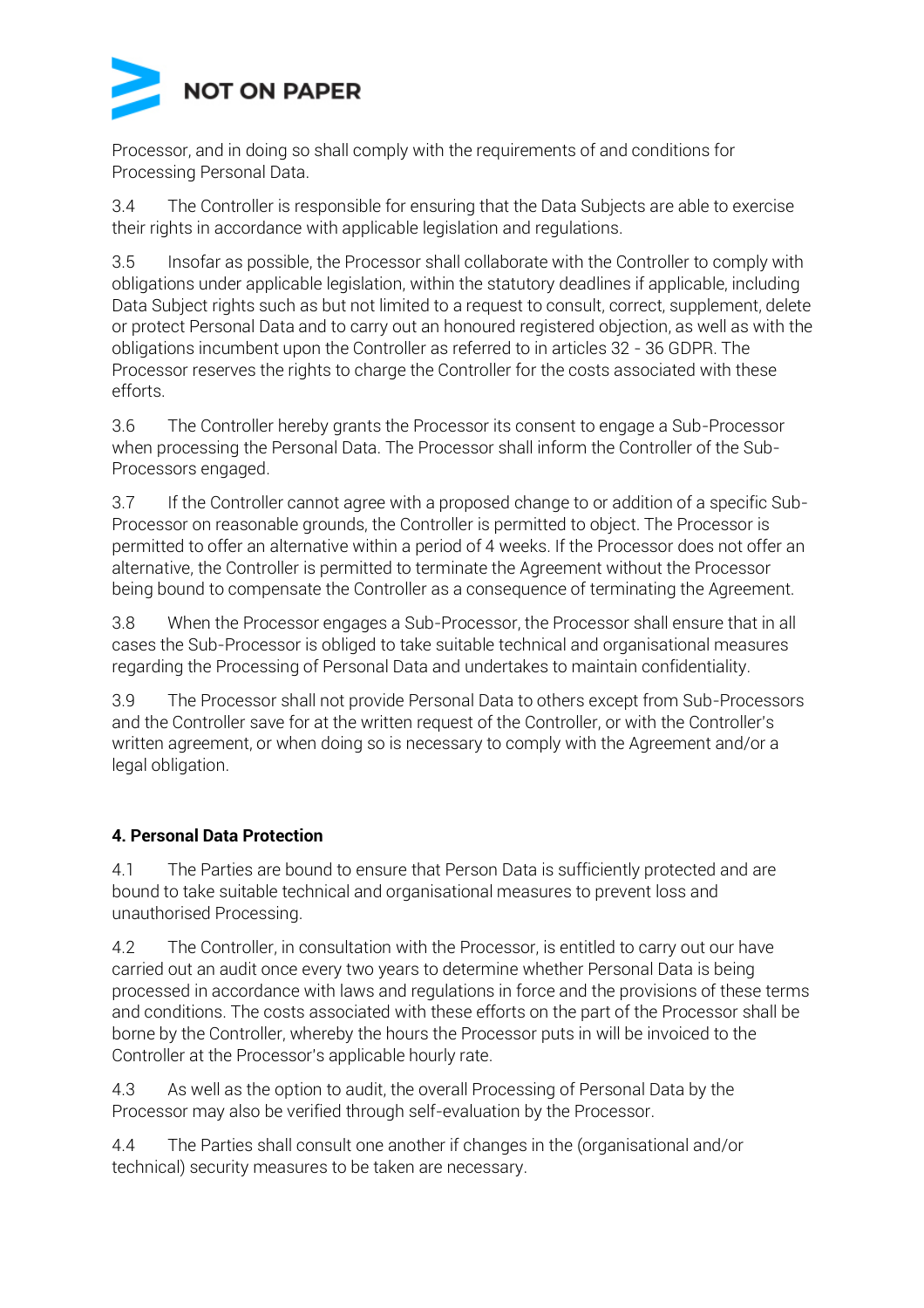

4.5 The Processor shall not process any Personal Data outwith the European Union save with the prior written agreement of the Controller.

#### **5. Confidentiality**

5.1 The Processor shall maintain confidentiality regarding Personal Data processed when carrying out the Agreement and shall take all measures necessary to ensure the confidentiality of the Personal Data. The Processor shall also impose this confidentiality obligation on its staff and all persons and Sub-Processors it engages.

5.2 The confidentiality obligation referred to in this article does not apply if personal data is provided to a Sub-Processor, if the Controller has expressly agreed to the Personal Data being provided to a Third Party, or there is a legal obligation to provide the Personal Data to a Third Party or in the case of data which is not confidential or sensitive in nature, is already common knowledge, or confidentiality is impossible due to a legal obligation.

#### **6. Data breaches**

6.1 If a possible Data Breach is discovered the Processor shall inform the Controller of this without an unreasonable delay as soon as it becomes aware that personal data have been breached.

6.2 The information to be provided to the Controller by the Processor as referred to in article 6.1 shall be sent to the Principal User's e-mail address known to the Processor and comprises (insofar as this information is available):

- a description of the possible Data Breach, including possible causes and likely impact;

- whether, and if so which, categories of Personal Data are involved in the possible Data Breach, including (if available and approximate) an indication of the number of Subjects affected;

- what the (known or expected) impact of the possible Data Breach is, as well as the (proposed) solution;

- what the proposed measures and/or measures already taken are;

- the Processor's contact details, to follow-up on the report.

6.3 The Processor shall keep the Controller informed of new developments regarding the Data Breach, and the Processor shall also consult with the Controller on the measures taken to restrict and end the Data Breach and to allow a similar incident to be prevented in the future.

6.4 The Processor shall not report a Data Breach to the Supervisory Body on its own initiative, and shall also not inform the Data Subject(s) of the Data Breach on its own initiative. Responsibility for doing so rests with the Controller.